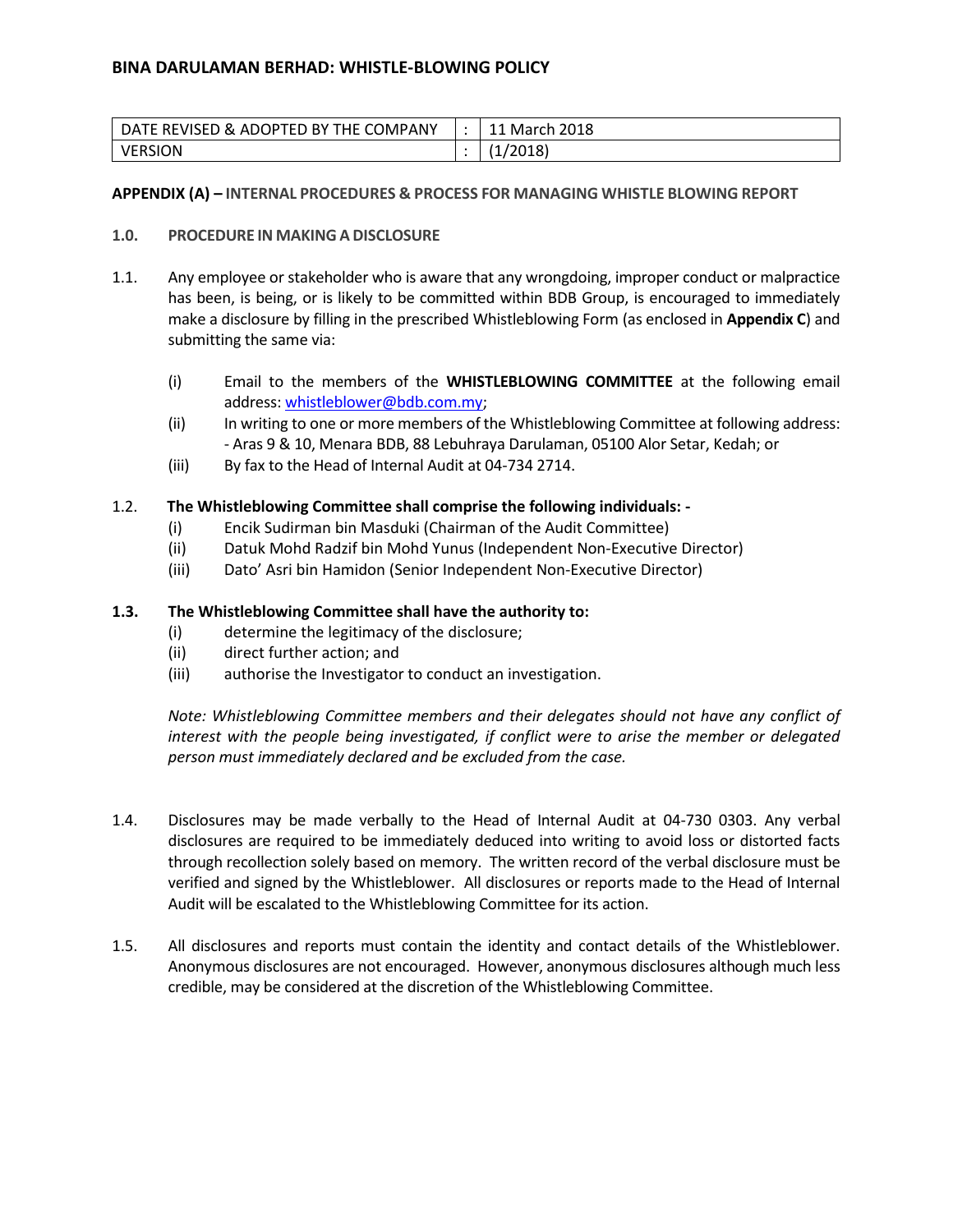| DATE REVISED & ADOPTED BY THE COMPANY | March 2018. |
|---------------------------------------|-------------|
| <b>VERSION</b>                        | '2018)      |

#### **2.0. PROCEDURE FOR INVESTIGATING**

- 2.1. The Head of Internal Audit shall be authorised to investigate, address and monitor all reported whistleblowing cases ("Investigator"), **UNLESS** if he/she is conflicted which he/she must declare before proceeding with any investigation.
- 2.2. If the Head of Internal Audit is conflicted and unable to perform the investigation; the Chairman of the Whistleblowing Committee or any other person appointed by the Whistleblowing Committee will take charged, this is to ensure no conflicts of interests and investigation be carried out in good faith.
- 2.3. The Investigator must take all reasonable steps to ensure that all investigations are fair and unbiased. The identity of the Whistleblower will be kept in strict confidence always.
- 2.4. The Investigator shall, as soon as it is practicable upon receipt of a whistleblowing report, conduct a preliminary assessment on the available information received. This may require a preliminary interview with the Whistleblower (if applicable) to obtain additional information.
- 2.5. Interviews must be conducted whenever possible with all relevant witnesses, and every attempt must be made to gather all pertinent data and materials from all available sources. The Investigator may allow any witnesses to have representation or support during an interview.
- 2.6. The Investigator will keep detailed records of all evidence gathered, interviews conducted and all records received which would impact the outcome of the investigation.

#### **3.0. PROCEDURES AFTER AN INVESTIGATION HAS BEEN CONCLUDED**

- 3.1. Upon conclusion of an investigation, the Investigator will present the outcome of the investigation to the Board Audit Committee.
- 3.2. If the Board Audit Committee is satisfied with the outcome of the investigation, it will recommend to the Board of Directors the appropriate disciplinary action to be taken, if any.
- 3.3. Instituting disciplinary action will be the responsibility of Group Human Resource and shall be meted out in accordance with the Company's established policies and procedures on 1 January 2014.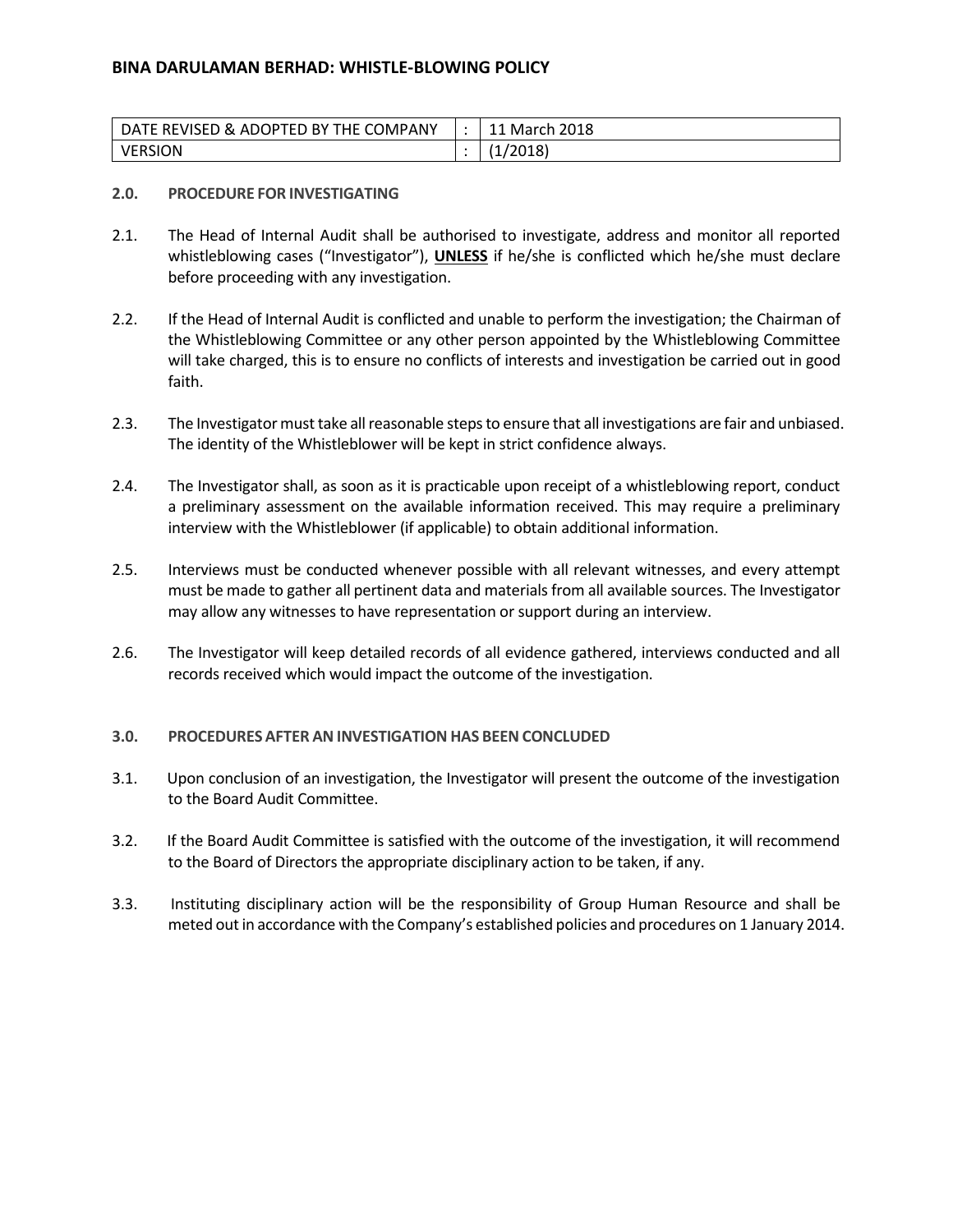| DATE REVISED & ADOPTED BY THE COMPANY | March 2018 |
|---------------------------------------|------------|
| VERSION                               | (2018)     |

#### **4.0. UPDATEON STATUS OF INVESTIGATION**

- 4.1. All inquiries concerning the status of the investigation from the person implicated, his or her legal counsel or representative, or the Whistleblower should be made in writing and directed to the Chairman of the Whistleblowing Committee.
- 4.2. A response to a written request for the status of the investigation will be provided within **15 days** from the date of such written request.

#### **5.0. SAFEKEEPINGOF RECORDS**

A confidential record of each reported matter and related documents shall be marked "**STRICTLY CONFIDENTIAL**" and stored securely by Head of Internal Audit or any authorised person for **no fewer than seven (7) years**.

#### **6.0. PROTECTION TO WHISTLEBLOWER**

#### **6.1. Confidentiality**

The Whistleblower will be accorded with protection of confidentiality of identity, unless otherwise required by law or for purposes of any proceedings by or against the Company. All reports, disclosures, information relating to any investigations or such other details shall be kept confidential.

### **6.2. Assurance Against Reprisal, Retaliation. Harassment, Intimidation or Immunity from Disciplinary Action**

This Policy provides assurance that all Whistleblowers shall be protected against any reprisals, retaliation, harassment, intimidation or immunity from disciplinary action from the Whistleblower's immediate superior or department/division head or any other person exercising power or authority over the Whistleblower provided that:

- (i) Only genuine concerns are reported and the report is made in good faith and with a reasonable belief that the information and any allegations in it are substantially true and the Whistleblower does not provide false or misleading information knowingly, negligently or recklessly in the report;
- (ii) The disclosure is not made with malicious intent or ill will;
- (iii) The disclosure is not frivolous or vexatious; and
- (iv) The report is not made for personal gain or agenda.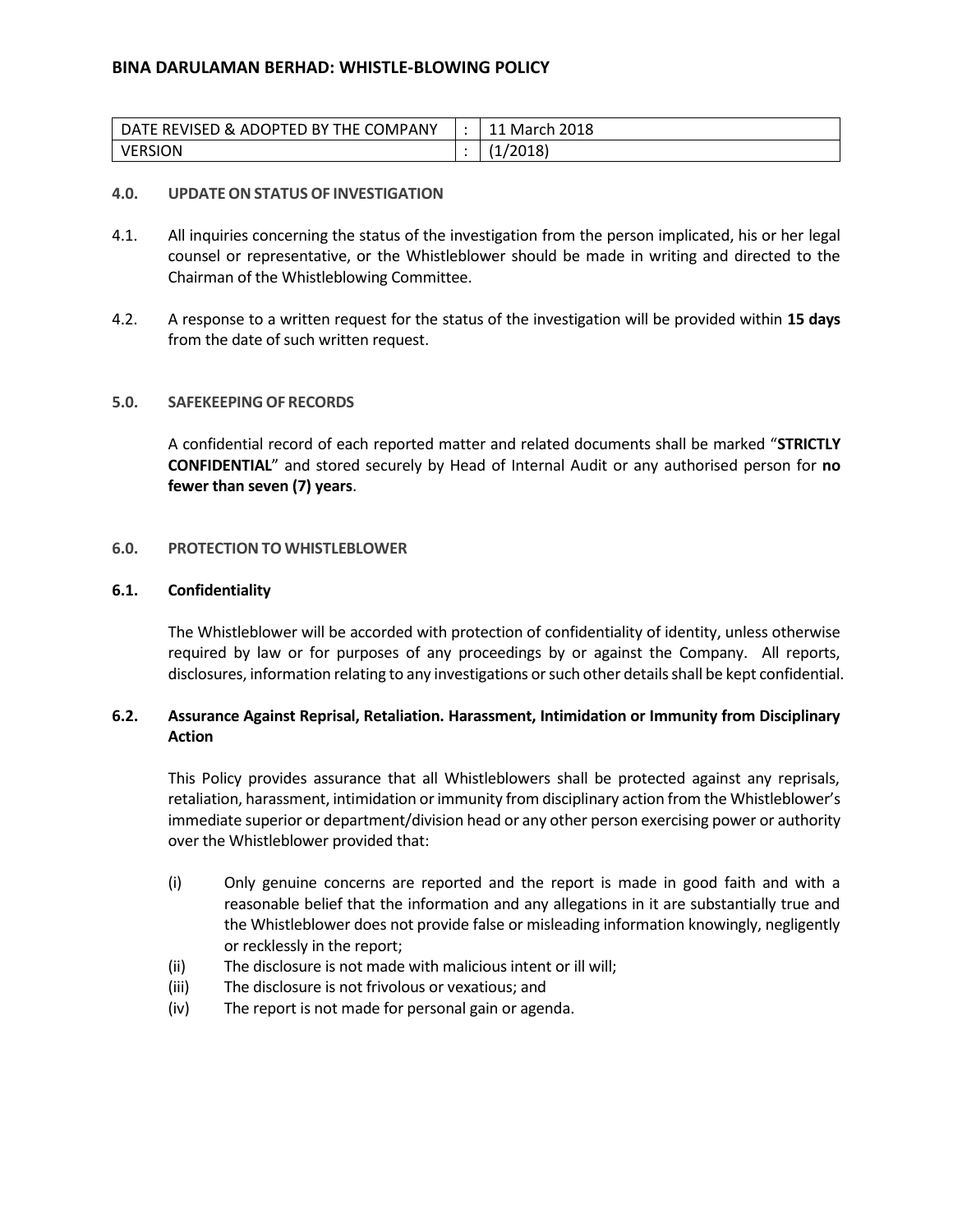| DATE REVISED & ADOPTED BY THE COMPANY | March 2018 |
|---------------------------------------|------------|
| <b>VERSION</b>                        | /2018)     |

### **APPENDIX (B) - REPORTING CHANNEL / STRUCTURES**

| <b>Reporting Against</b>              | <b>Report To</b>                                        |
|---------------------------------------|---------------------------------------------------------|
| The Company's Employees               | Head Human Resource (or Head of Internal Audit)         |
| <b>Head Human Resource</b>            | Whistleblowing Committee Chairman                       |
| Whistle Blowing Committee Member      | Group Managing Director / Group Chief Executive Officer |
| Group Managing Director / Group Chief | Chairman of the Board                                   |
| <b>Executive Officer</b>              |                                                         |
| <b>Board Member</b>                   | Chairman of the Board                                   |

### **APPENDIX (A) – Note 1.2.: The Whistleblowing Committee (WBC) are: -**

- (i) Encik Sudirman bin Masduki (Chairman of the Audit Committee), Chairman of WBC
- (ii) Datuk Mohd Radzif bin Mohd Yunus (Independent Non-Executive Director)
- (iii) Dato' Asri bin Hamidon (Senior Independent Non-Executive Director)

In the event the WBC is conflicted, **a "WHISTLEBLOWING STANDING COMMITTEE" (WBSC)** can be formed on a case to case basis, to manage, investigate & handle a specific WB case: -

| <b>Whistle Blowing Standing Committee</b> |                                                                                                          |
|-------------------------------------------|----------------------------------------------------------------------------------------------------------|
| <b>Members</b>                            | Group Managing Director / Group Chief Executive<br>Officer (Chairman)<br>Head Human Resource (Secretary) |
|                                           | Senior Management of the Company for example<br>Head of Internal Audit                                   |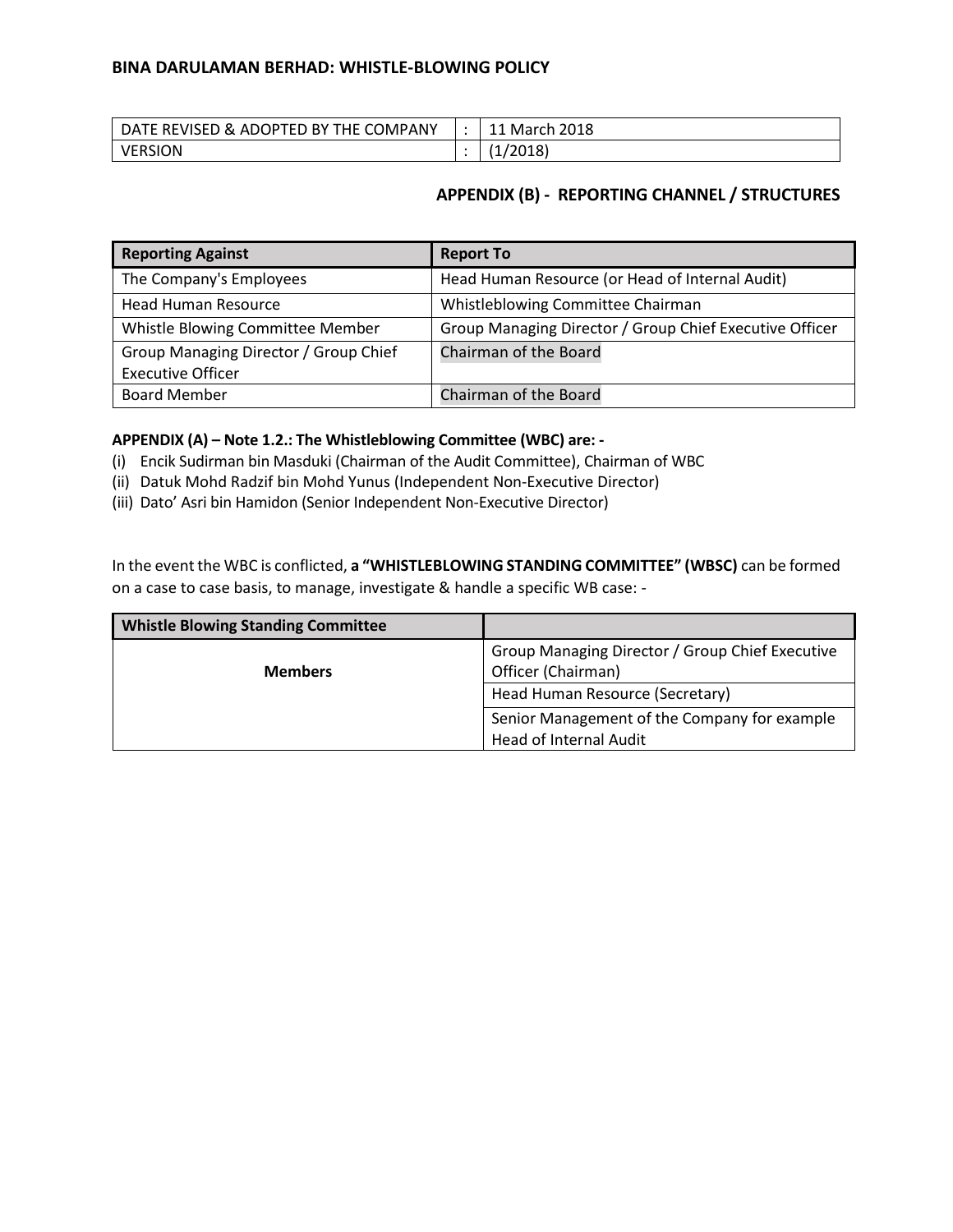| DATE REVISED & ADOPTED BY THE COMPANY | March 2018          |
|---------------------------------------|---------------------|
| VERSION                               | (2018)<br>$\cdot$ . |

# **APPENDIX (C) - WHISTLEBLOWER FORM**

**SUBMITTED BY:**

# *Strictly Private & Confidential*

| Date                                            | ٠<br>$\bullet$ |  |
|-------------------------------------------------|----------------|--|
| Name                                            | ٠<br>$\bullet$ |  |
| Identity Card No.                               | ٠<br>$\bullet$ |  |
| Staff No.                                       | ٠<br>$\bullet$ |  |
| Department / Division / Unit                    | ٠<br>$\cdot$   |  |
| <b>Corporate Position</b>                       | ٠<br>$\bullet$ |  |
| Mobile Phone No                                 | ٠<br>$\bullet$ |  |
| Office Phone No                                 | ٠<br>$\bullet$ |  |
| E-mail Address                                  | ٠<br>$\bullet$ |  |
| <b>Complaint Against</b><br>(Name / Department) | ٠<br>٠         |  |

# **Issues of Concern - Please mark (X) where applicable**

| Involvement in illegal or unlawful activities.<br>E.g. theft, fraud, corruption, bribery, insider<br>trading or blackmail | Wasteful conduct causing significant adverse<br>impact or material financial loss to Company.                                                                               |
|---------------------------------------------------------------------------------------------------------------------------|-----------------------------------------------------------------------------------------------------------------------------------------------------------------------------|
| Un-procedural conduct e.g. non-compliance to<br>organisation's policies or regulations or rules                           | Involve in conflict of interest and/or business<br>opportunities positions                                                                                                  |
| Disclosure of organisation's private and confidential<br>information without proper authorization                         | Exposure of organization's properties, facilities,<br>and/or staff of the organization to the risk of<br>safety, health and security including acts of sexual<br>harassment |
| Negligence/ unprofessional conducts that has serious<br>negative impact on the Company                                    | Involvement in activities which intimidate, assault<br>and/or victimise any Directors or employees of<br>the organisation                                                   |
| Unauthorised use of organisation's money,<br>properties and/or facilities                                                 | Unethical conduct e.g. conduct that undermines<br>universal and core ethical values such as integrity,<br>respect, honesty, fairness, accountability, etc.                  |
| Others, to elaborate                                                                                                      |                                                                                                                                                                             |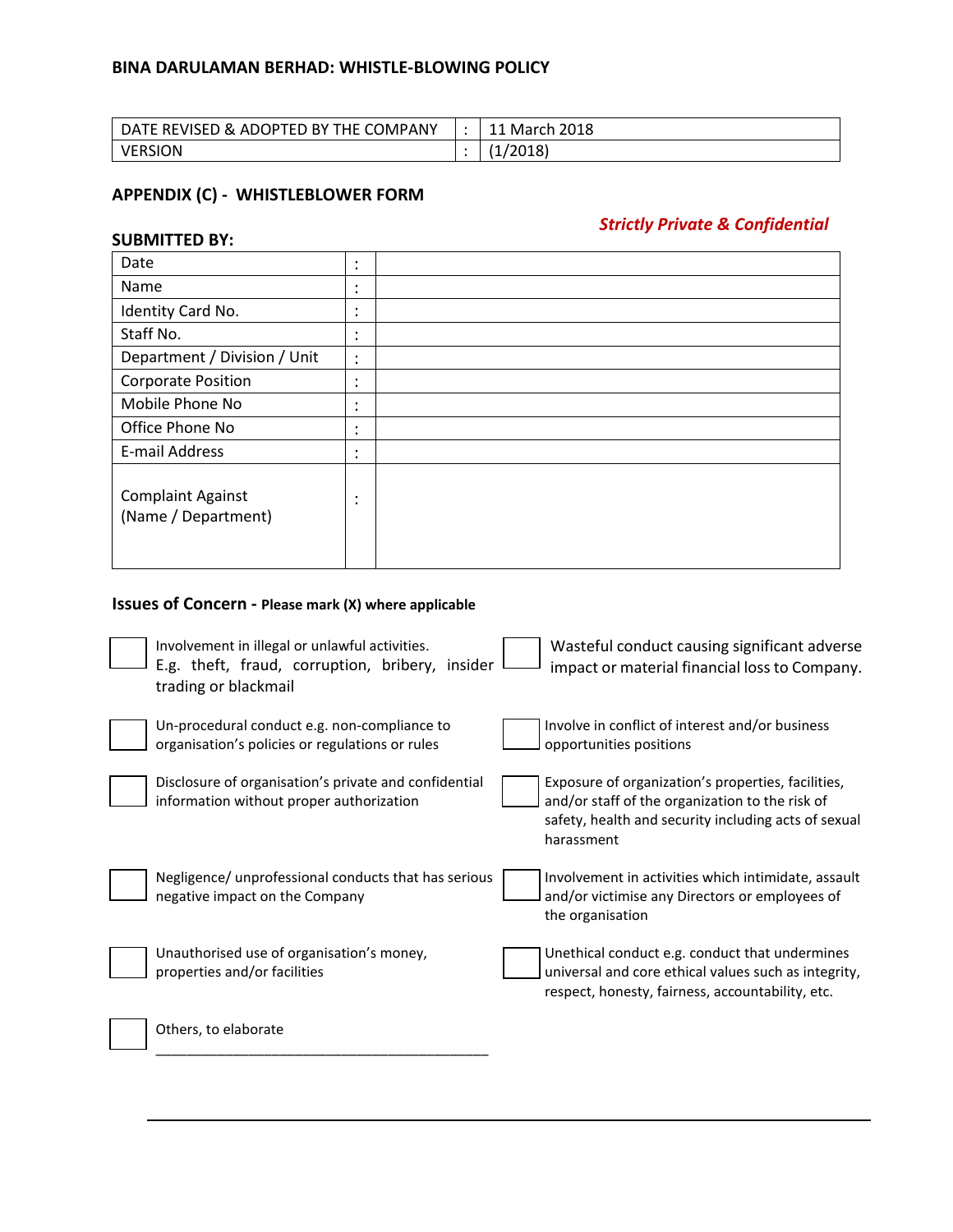|                                           | DATE REVISED & ADOPTED BY THE COMPANY<br>$\ddot{\cdot}$ | 11 March 2018                                                                                                                              |
|-------------------------------------------|---------------------------------------------------------|--------------------------------------------------------------------------------------------------------------------------------------------|
| <b>VERSION</b>                            | $\ddot{\cdot}$                                          | (1/2018)                                                                                                                                   |
|                                           |                                                         |                                                                                                                                            |
| Details of your concern<br>$\ddot{\cdot}$ | person.                                                 | If you prefer to only disclose on face to face discussion only, to a<br>specific person within the Company, kindly specify the name of the |
|                                           |                                                         |                                                                                                                                            |
|                                           |                                                         |                                                                                                                                            |
|                                           |                                                         |                                                                                                                                            |
|                                           |                                                         |                                                                                                                                            |
|                                           |                                                         |                                                                                                                                            |
|                                           |                                                         |                                                                                                                                            |
|                                           |                                                         |                                                                                                                                            |
|                                           |                                                         |                                                                                                                                            |
|                                           |                                                         |                                                                                                                                            |
|                                           |                                                         |                                                                                                                                            |
|                                           |                                                         |                                                                                                                                            |
|                                           |                                                         |                                                                                                                                            |
|                                           |                                                         |                                                                                                                                            |
|                                           |                                                         |                                                                                                                                            |
|                                           |                                                         |                                                                                                                                            |
|                                           |                                                         |                                                                                                                                            |